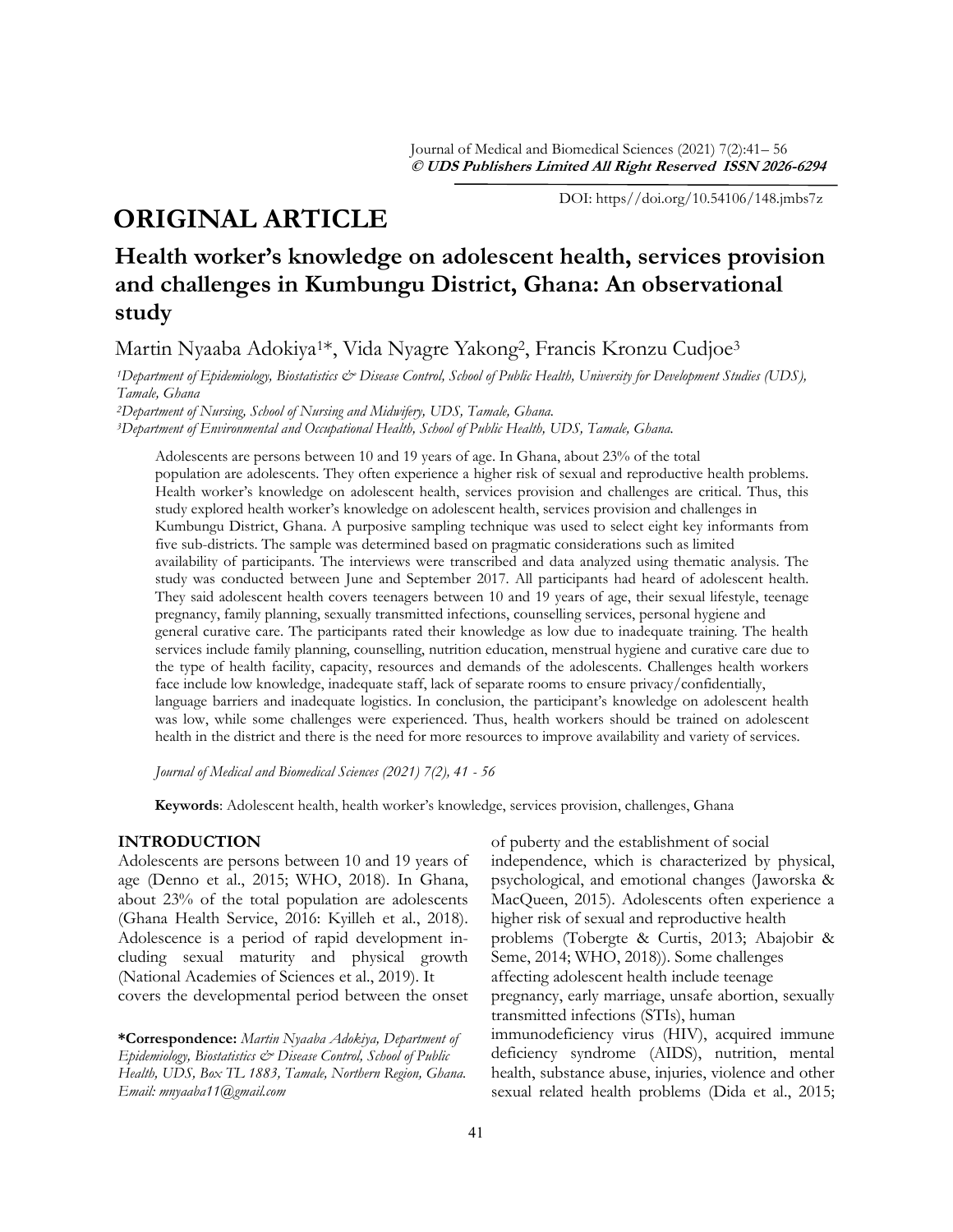Ghana Health Service, 2016; WHO, 2018). Many adolescents are less informed, inexperienced, and uncomfortable accessing or utilizing health services because of negative attitudes of health workers, lack of privacy, stigmatization and abuse (Mannava et al., 2015; Sahile et al., 2019). These problems are partly due to health workers lack of knowledge on adolescent health. Health workers knowledge and ability to adopt innovative strategies is essential for providing adolescents with their physical, emotional and psychological needs (Motuma et al., 2016; Kyilleh et al., 2018). A study conducted in Botswana reported that health workers have low knowledge on contraceptive use, particularly among adolescents (Tshitenge et al., 2018). Therefore, health workers knowledge, services provision and approaches to overcome challenges are critical for adolescent health (Tshitenge et al., 2018). One of the main reasons for the lack of health worker's knowledge on adolescent health is inadequate or no training, which contributes to poor adolescent health care delivery. It has been reported that barriers to adolescent health services provision include inadequate space, infrastructure, and logistics (Geary et al., 2014). In addition, health workers negative attitudes affect their willingness to provide sexual and reproductive health services to adolescents (Tilahun et al., 2012). Until 2016 when the adolescent health policy and strategy was developed, the health sector did not have adolescent health policy which prioritizes and addresses adolescent health problems in Ghana. The first National Adolescent Health and Development program was launched in 2001 (Ghana Health Service, 2016). Generally, the health services are limited to sexual and reproductive health and STIs. It does not cover health and health-related problems faced by adolescents in Ghana (Ghana Health Service, 2016). The provision of adolescent health services depend on health workers' knowledge, availability of resources, privacy/ confidentiality and ability to overcome challenges (Geary et al., 2014). Thus, this study **Health worker's knowledge on adolescent health**  Adokiya *et al*.

explored health workers' knowledge on adolescent health, services provision and challenges in the Kumbungu District, Ghana.

## **MATERIALS AND METHODS**

### **Study setting**

Ghana is a West African nation with a population of about 30 million and divided into 16 administrative regions . The country is bordered by the Ivory Coast, Burkina Faso, Togo, and the Atlantic Ocean (GSS et al., 2015, 2018). Ghana's health care system is organized in a three-tier structure – primary, secondary and tertiary levels. The main Implementing agency is the Ghana Health Service (GHS) which is also at three levels district, region, and national. A district is supposed to have a District Hospital, Health Centres, Private or Faith-based Clinics, and Community-based Health Planning and Services (CHPS) compounds. The smallest unit of the health system is the CHPS (Couttolenc, 2012). The primary level entails CHPS which is the smallest unit of the health system, Health Centres, Polyclinics, Private Clinics, and District Hospitals run by the Government, faith-based organizations and individuals. Each health centre provides services to a population of about 20,000 while the district hospital serves an average population of 100,000 to 200,000 persons (Couttolenc, 2012). This study was conducted in the Kumbungu district, which is one of the 16 districts/municipalities in the northern region, Ghana. The Kumbungu district was purposively selected because it has no district hospital. It has five sub-districts – Gbullung, Voggu, Gupanerigu, Dalun, and Kumbungu with an estimated total population of 46,171 and 13,631 adolescents. There are 24 health facilities in the district with one major referral center (Ghana Statistical Service, 2014).

### **Research design**

This study employed a phenomenological design to collect data from key informants based on their experiences in the Kumbungu District. The data was collected through face-to-face in-depth interviews. This sought to allow the researchers to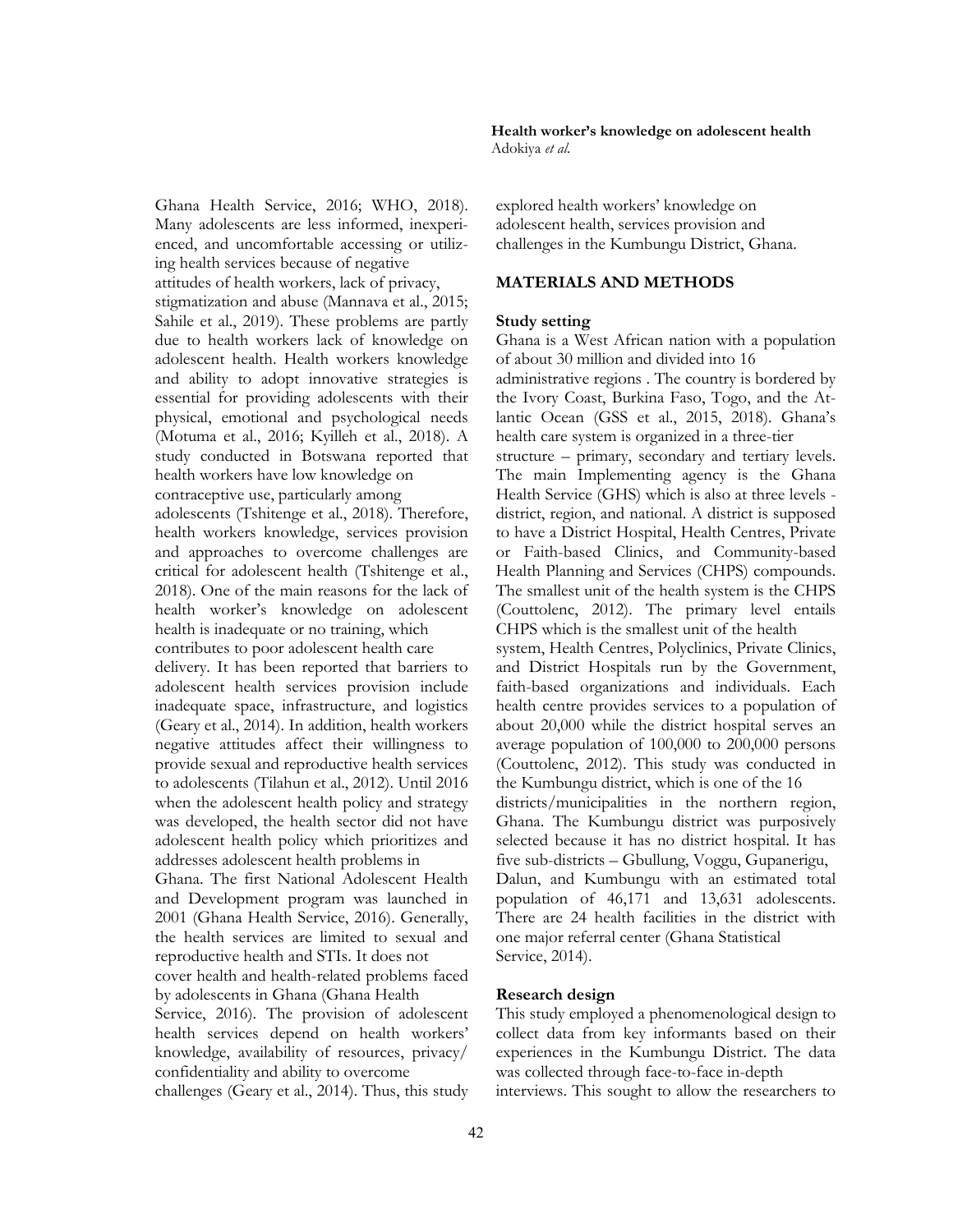Adokiya *et al*.

gain insightful information from the perspective of the health workers. This explored the experience, knowledge, services and attitudes of adolescent health.

#### **Participants and sampling techniques**

Two sampling techniques were used to select the health facilities. Firstly, the Kings Medical, Gbullung Health and Kumbungu Health Centres were purposively selected. The Kings Medical Centre was chosen because it serves as the only referral health facility in the district. While the Gbullung and Kumbungu Health Centres were selected due to their relatively far distance from the Kings Medical Centre. Another consideration was the position of the two health centres. That is, they are situated on the opposite side of the Kings Medical Centre. Secondly, the team labeled the health facilities and placed the labels in an opaque polythene at each sub-district. One health facility was randomly selected per sub-district. These are the Mbanayili Health Centre, Voggu CHPS, Gbullung CHPS, Bovnaayili CHPS, Cheshegu CHPS, and Jakpahi CHPS. The head of each health facility was purposively selected to participate in the study. The participants were one public health nurse, four nurses, and three midwives. These participants were targeted due to their experiences at the health facilities. Though some literature shows that there is no mean difference between 4-6 and 12-15 key informant interviews, the sample size was determined based on pragmatic considerations such as time constraints, limited availability of participants and resources (Vasileiou et al., 2018; Muellmann et al., 2021; Hennink & Kaiser, 2022).

#### **Data collection procedure and tools**

At health facilities, the study purpose was explained to the heads. They consented using a written form and were recruited to participate in the study. An interview guide was used to collect the data from the participants .Permission was also sought for the interview to be recorded using a tape recorder during each session. Personal identifiers of the key informants were not collected. All interviews were conducted by second-year graduate students. The participants were asked questions regarding their knowledge on adolescent health. These included "What does the term adolescent health mean or entail to you? What does the term

adolescent health services mean to you? Can you describe the type of training you have received on adolescent health? How will you rate your knowledge level on adolescent health? What are the characteristics of a conducive environment for providing adolescent health services? How will you describe your knowledge on the concerns of adolescents on health services? What are the ways to improve health workers' knowledge on adolescent health?" Data were recorded using a Cenlux digital voice recorder and transcribed verbatim. This ensures accuracy, consistency, and data quality. The interview guide was pre-tested at a different health facility in the same district and appropriate corrections made. Data were collected between June and September 2017.

#### **Data analysis**

The data were analyzed using thematic analysis. This involves data reduction, display and

conclusion-drawing/verifying (Creswell & Garrett, 2008;Vaismoradi et al., 2016; Berhe et al., 2016; Nowell et al., 2017; Williamson et al., 2018). The transcribed data were read repeatedly to familiarize with the text and then, initial codes were generated. Further, we organized and combined the codes based on similarities to search for themes. Finally, the themes were reviewed, defined and named. In a word document, headings for the various themes were created, categorized, coded and relevant quotes cited.

#### **Ethical consideration**

Ethical approval was received from the Navrongo Health Research Centre Institutional Review Board (NHRCIRB310). Permission was also obtained from the Kumbungu District Health Directorate. All participants gave written informed consent.

Privacy and confidentiality were maintained during data collection and analysis.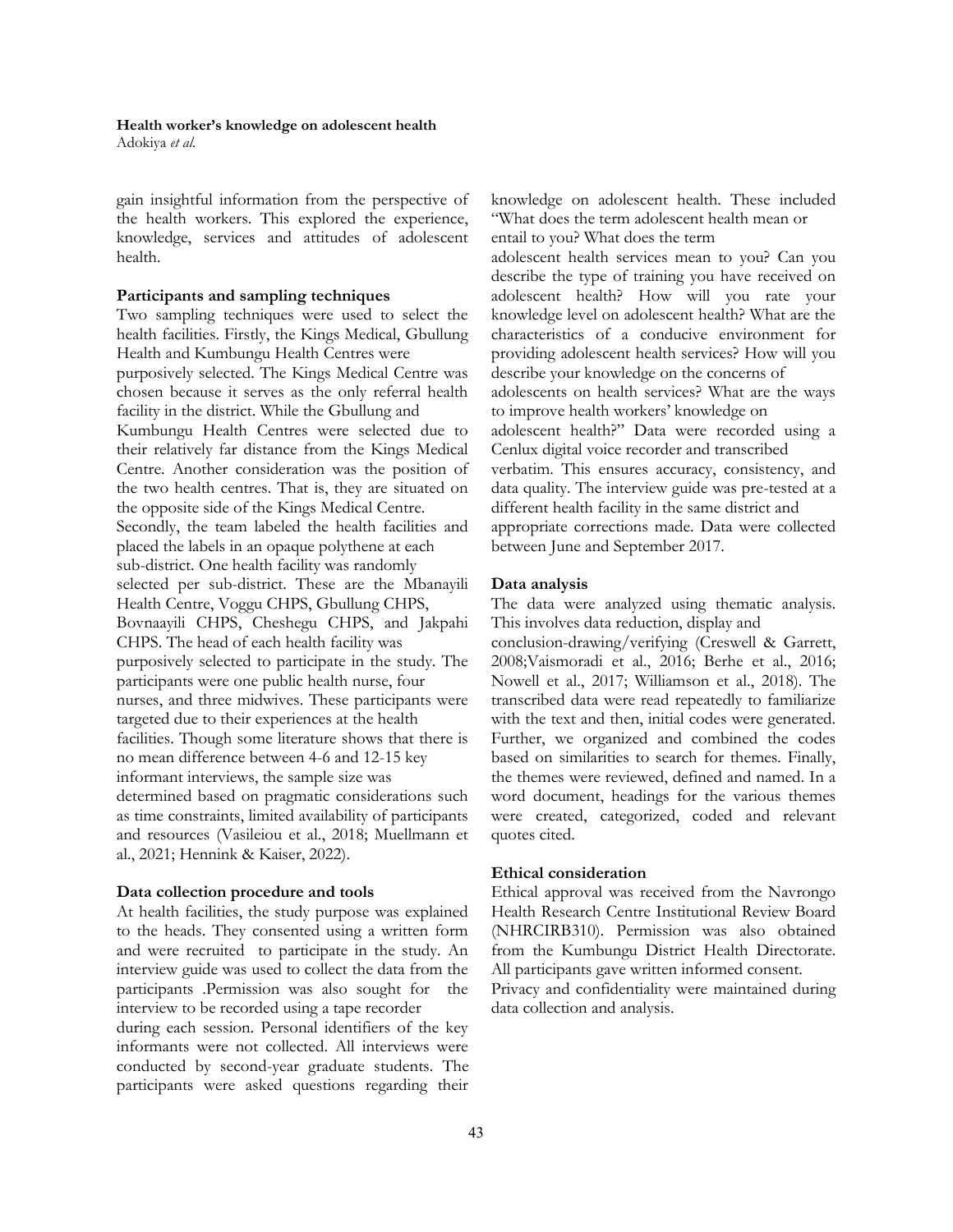## **RESULTS**

#### **Demographic characteristics of participants**

In this study, eight participants were interviewed These include mitigating the challenges to the health services provision, and improvement of health services provision at the facility and community levels. All participants had between 2 and 10 years of work experience. The average number of work experience was 5.6 years with Ghana Health Service.

## **Main themes and corresponding subthemes**

Table 1 below shows three main themes including knowledge of health workers on adolescent, provisions of health services and challenges. Under each main theme, there are corresponding subthemes. Some of the subthemes on health worker's knowledge of adolescent health include age of clients, sexual life style, pregnancy, family planning and infections related; counselling services,

personal hygiene, curative care, capacity building through training, conducive environment, and concerns during health seeking and knowledge improvement activities. The second main theme on health services provision by health workers has two corresponding subthemes. These subthemes show the types and reasons of health services that are provided to adolescents in the Kumbungu District. The third main theme focuses on the challenges health workers face in the provision of health services to adolescents. In addition to the subtheme on barriers health workers face in the provision of health services, there are three others. These include mitigating the challenges to health services provision, and improvement of health services provision at facility and community levels.

| Table 1: Main themes and subthemes |  |  |
|------------------------------------|--|--|
|------------------------------------|--|--|

| Main themes                                                                                         | Subthemes on adolescent health                                                                        |
|-----------------------------------------------------------------------------------------------------|-------------------------------------------------------------------------------------------------------|
| Health worker's knowledge                                                                           | Description of adolescent health by clients' age<br>٠                                                 |
|                                                                                                     | Based on sexual life style<br>٠                                                                       |
|                                                                                                     | Pregnancy, family planning and infections related<br>٠                                                |
|                                                                                                     | Context of counselling services<br>٠                                                                  |
|                                                                                                     | Perspective of their personal hygiene<br>٠                                                            |
|                                                                                                     | Adolescent health as curative care<br>٠                                                               |
|                                                                                                     | Health worker's self-perceived knowledge and training<br>٠                                            |
|                                                                                                     | Conducive environment for adolescent health<br>٠                                                      |
|                                                                                                     | Concerns of adolescents when seeking health<br>٠                                                      |
|                                                                                                     | Health worker's knowledge improvement<br>٠                                                            |
| Health services provision by<br>health workers                                                      | Type of health services for adolescents<br>٠<br>Reasons for type of health services<br>٠              |
| faced<br>$\sin$<br>Challenges<br>the $\bullet$<br>provision of health services by<br>health workers | Barriers to services provision<br>Mitigating the challenges to health services provision<br>$\bullet$ |
|                                                                                                     | Improvement of health services at the facilities level<br>٠                                           |
|                                                                                                     | Improvement of health services at the communities' level<br>٠                                         |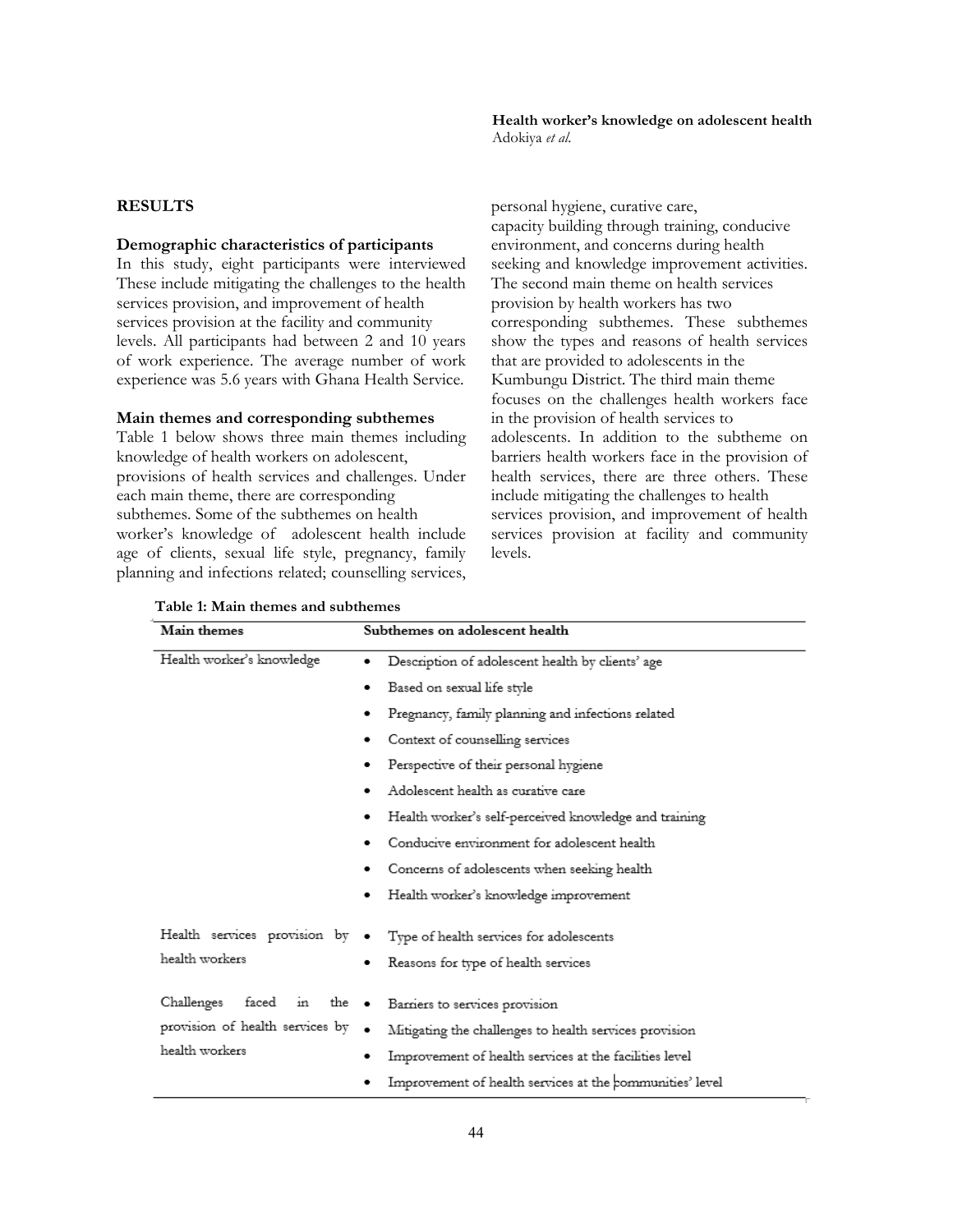# **Health workers' knowledge on adolescent health**

The participants were able to explain the term "adolescent health". They said it was about the

services that health workers provide to adolescents or teenagers between the ages of 10 and 19 years. In addition, they reported that adolescent health is about the sexual lifestyle of adolescents. Adolescent health entails health education, drug abuse,

menstrual cycle, health problems, family planning, teenage pregnancy, sexually transmitted infections, counselling services, personal hygiene, and curative care. Others viewed adolescent health to include home visits, peer pressure, nutritional needs and antenatal care for pregnant adolescents. Broadly, they described "adolescent health services" as health workers going to schools or communities to give health talks to adolescents. Others also reported that they are services or activities that are supposed to be provided to adolescents by health workers at the health facilities. The participants' knowledge on adolescent health is shown below.

## **Participants described adolescent health as age related**

The participants described adolescent health by the ages of their clients. Generally, they

reported different age ranges to represent the classification of adolescent health. These

include 12 to 17 years, 10 to 19 years and 13 to 19 years. Thus, adolescent health refers to services which are provided to clients between 10 and 19 years of age.

*"For me, adolescent health is about health services that are provided to teenagers from the ages between 12 and 17 years when they visit the health facility"* **(Health Worker 1).**

*"What I will say is, adolescent health talks about the health of adolescents. We look at it from the ages of 10 to 19 years"* **(Health Worker 6).** 

*"In my opinion, adolescent health means taking into consideration the lifestyle and behaviors of children between the ages of 13 to 19"* **(Health Worker 3).**

#### **Adolescent health based on sexual life style**

The participants also described adolescent health based on their sexual life style. They said it is a transition into adulthood. This includes sexual organ development, hormonal changes as well as adolescent's desire to experiment adult activities. Their sexual desires become strong with varied health issues that the

providers have to address.

*"Adolescent health has to do with issues that concern the adolescents and it covers the transition into adulthood in terms of health"* **(Health Worker 2).** 

*"In my opinion, adolescent health means taking into consideration the lifestyle and behaviors of children. Generally, I will say their sexual* **l***ifestyle"* **(Health Worker 3).** 

*"It is about the physical, social and psychological wellbeing and the adolescent sexuality"* **(Health Worker 8).**

## **Adolescent health as pregnancy, family planning and infections-related**

According to the participants, teenage pregnancy and family planning are used to differentiate adolescent health activities from the general public.

There is separate categorization of adolescent health activities in the antenatal care registration documents. It is also about teaching of family planning and its related factors to adolescent. This includes education at the various schools on teenage pregnancy, antenatal care and family planning. The participant also reported adolescent health in the context of sexually transmitted infections (STIs) due to a higher risk of related infections.

*"It covers school health where we go to their schools to give talks and health education concerning family planning, teenage pregnancy, sexually transmitted diseases. We talk about nutrition, personal hygiene, menstrual hygiene and then a whole lot of issues"* **(Health Worker 6).** 

*"We give family planning services, we give them health education, counselling, and sometimes home visit services and ANC services for pregnant adolescents"* **(Health Worker 7).**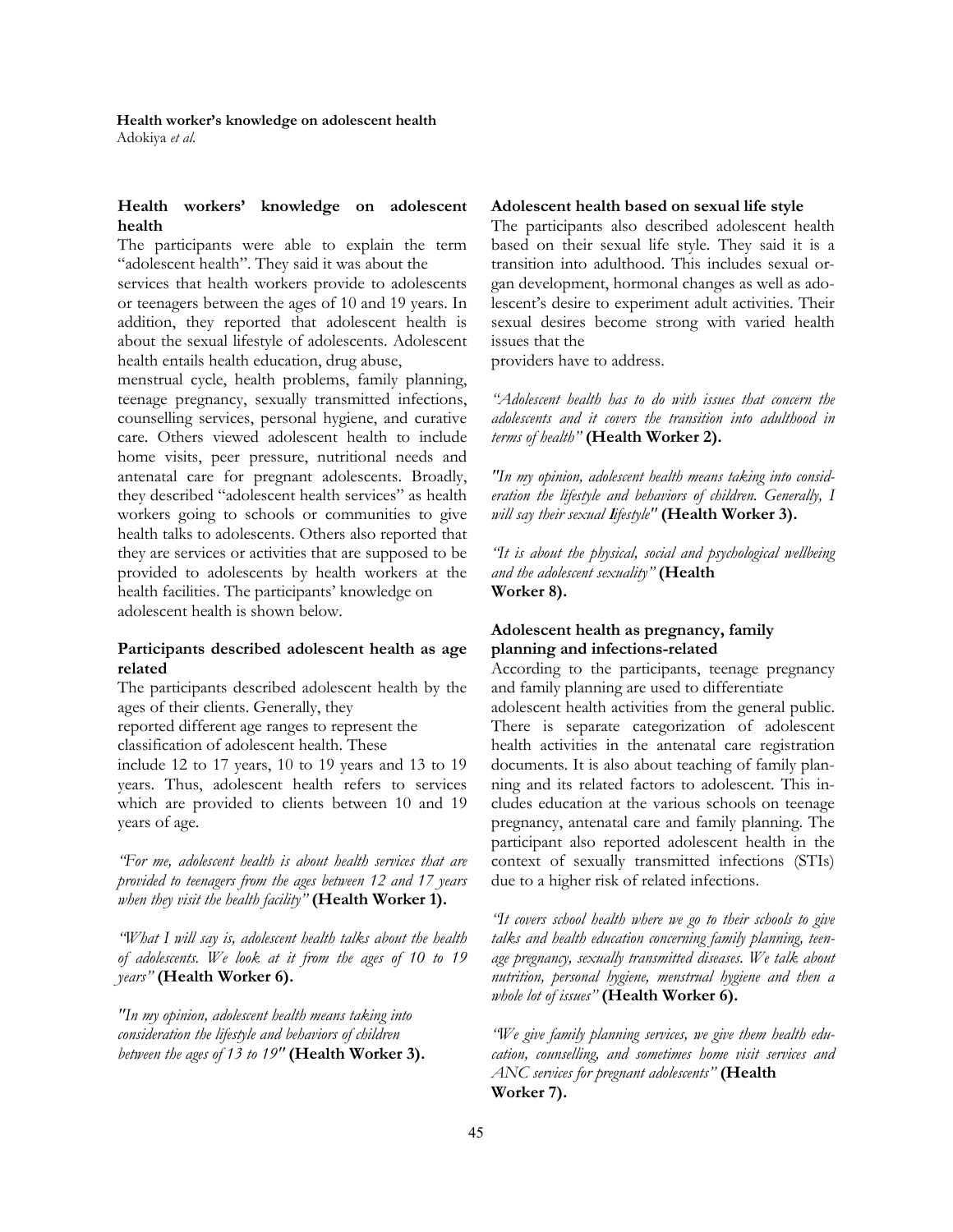*"Generally, I will say their sexual lifestyle. It includes education of adolescents on sexually transmitted diseases and peer pressure. It means service offered to adolescents to help them grow into healthy adults in the society"* **(Health Worker 3).**

**Adolescent health involves counselling services** 

The participants also reported that adolescent health includes outreach activities by health workers in the communities or schools. During such outreach activities, talks are given to the adolescent on their health.

*"It is the services that are provided to adolescents when we (health workers) go to them to provide health care on their health and social problems. Adolescent health services are like when the health worker goes to gather adolescents in the school or community to give them healthy talks based on their age and what they encounter and what their problems are"* **(Health Worker 1).** 

*"I will say it includes education of adolescents on drugs abuse and peer pressure and their nutritional needs"* **(Health Worker 3).** 

*"It covers counselling services, education and curative aspects like the actual care adolescents receive when they come to the hospital for treatment. It is the kind of services or activities that the health facilities and health workers are supposed to provide to the adolescents"* **(Health Worker 5).**

## **Adolescent health covers personal hygiene**

The participants also reported that adolescent health is about their personal hygiene. During adolescence, there are various physiological changes and thus, proper personal hygiene practice is required.

*"It is about their personal hygiene, menstrual hygiene and then a whole lot of issues"* **(Health Worker 6).** 

*"It is the kind of services or activities that the health facilities and health workers are supposed to provide to the adolescents"* **(Health Worker 5).**

**Adolescent health is about curative care** The health workers said adolescent health also **Health worker's knowledge on adolescent health**  Adokiya *et al*.

concerns the type of curative care services that are provided to them during visits to the facilities, particularly when they are ill.

*"It covers health services and curative aspects like the actual care adolescents receive when they come to the hospital for treatment. It is the kind of services or activities that the health facilities and health workers are supposed to provide to the adolescents"* **(Health Worker 5).**

## **Participants' self-estimated knowledge level and training**

The participants were also asked to rate their knowledge on adolescent health and describe any training they have received. Four of the participants reported that their knowledge was below average while the remaining had either average or above average. It was found that three of the participants have ever been trained on adolescent health. According to those who have been trained, their trainings covered nutrition, teenage pregnancy, personal hygiene (e.g. menses), management of adolescents, education on physical, social and psychological needs as well as formation of adolescent clubs in their settings.

*"I have not received any specific training but I have been taught on filling and completing of adolescent health reports by my supervisor. Though I am not trained, I learnt somethings from my senior who said she received some training in the past"* **(Health Worker 1).** 

*"I have attended a number of workshops on adolescent health. I have been trained on nutrition, teenage pregnancy and personal hygiene specifically during menses for adolescents"* **(Health Worker 6).** 

*"I have been trained on how to manage adolescents. I was taught on how to form adolescent clubs, identification of a particular day for meetings and what to educate them on their physical, social and psychological needs"* **(Health Worker 8).** 

*"Personally, since I started working, I have not been trained on adolescent health but I have acquired the knowledge from working with friends, listening to radio, and reading the graphic newspapers"* **(Health Worker 4).**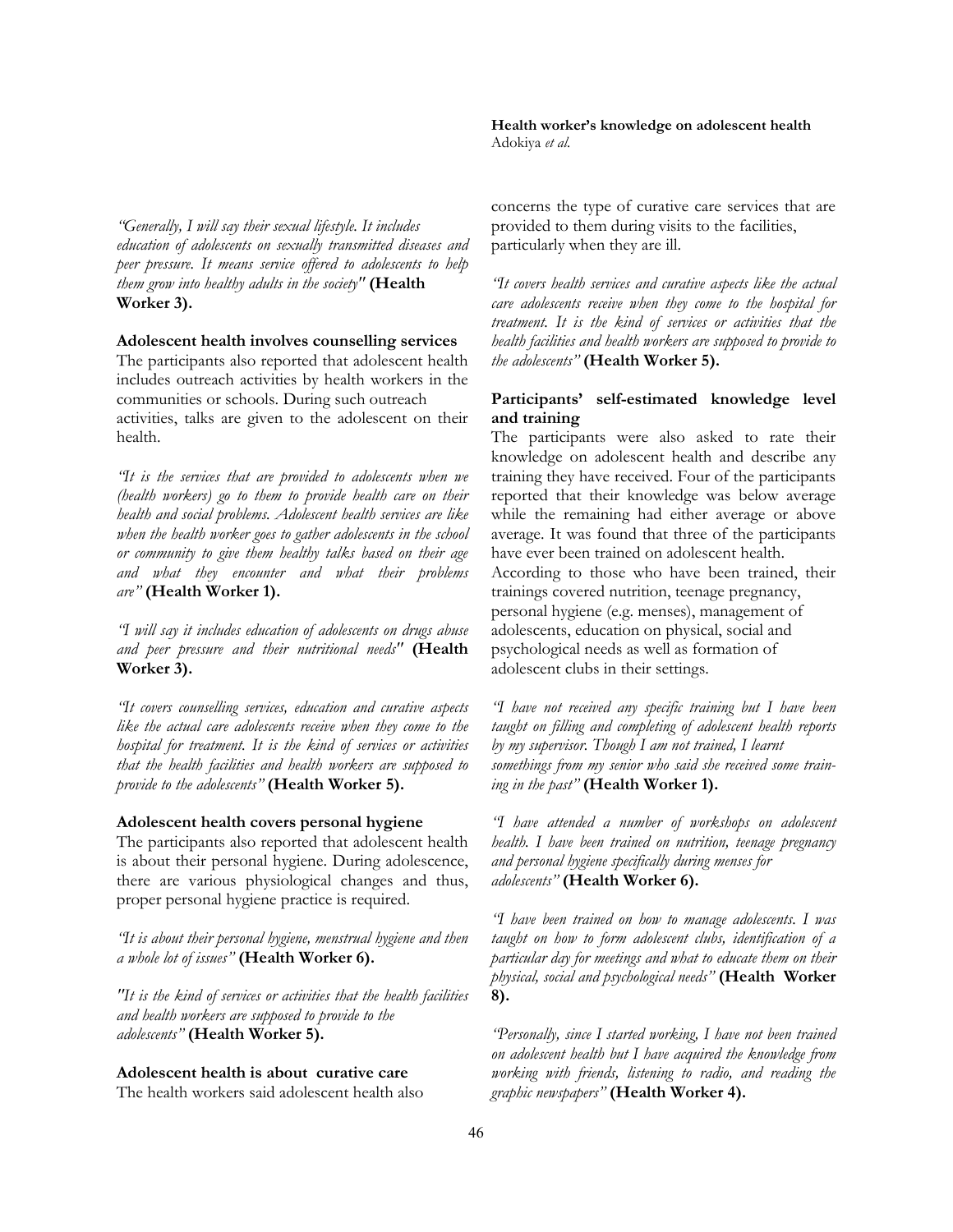#### **Conducive environment for adolescent health**

The participants were asked to answer questions about their knowledge on the characteristics of a conducive environment for providing adolescent health services. They reported that, adolescents require a special place/room and a separate time schedule for health care. They also stated that politeness of the service providers and presence of health corners are enabling attributes for health care at the health facilities. From the perspective of the participants, adolescents prioritize their privacy very high. Thus, they do not want to meet family relatives when seeking adolescent health services. They further reported confidentiality as a conducive characteristic for adolescent health services. According to the participants, the existence of social and recreational amenities creates a conducive environment for adolescent health at the health facilities.

*"Adolescents often need a special place and a suitable time at the health facility. There should be more health workers who are trained on adolescent health. This will ensure that when the adolescents come to the health facility, we (health workers) can speedily provide the services to them"* **(Health Worker 1).** 

*"A conducive environment should be a place where adolescents have privacy. They should not meet their mothers, fathers and sisters at the health facility. There should be a separate place or corner for only adolescents. They should have games for recreational services at the health facility or nearby to benefit them. We have to also work beyond our closing time to make the health care services available for adolescents"* **(Health Worker 6).** 

*"It should be devoid of intimidation, harassment and the services should be provided without any judgment of the adolescent. It should also be integrated with the normal services so that when they go in, no one will be able to determine the specific service they are going for"* (Health Worker 2).

# **Concerns of adolescents during health seeking** The participants were asked about their

understanding of the concerns of adolescents when

they are seeking health services. According to the participants, adolescents are shy and concerned about delays during visits, negative attitudes of health workers (e.g. shouting, judging), privacy, confidentiality, unavailability of some health services (e.g. lack of some family planning methods) and parental control.

*"When they come to the health facility and there are many clients including their mothers, they feel shy to open up particularly on services like family planning. At times the health workers ask the adolescents to wait. This leads to delays at the facility"* **(Health Worker 1).**

*"Sometimes, the attitude of health workers such as shouting at the adolescents is considered a concern to them. This behavior drives them away from seeking health services"* (Health Worker 1).

*"Most of the issues they bring, we (health workers) think they are too young to be doing what is meant for adults. So we judge them and do not have time to listen. And most of them shy because there is no privacy"* **(Health Worker 6).** 

*"Adolescents are concerned about their privacy and confidentiality. You know, they are sometimes afraid that if they talk to this person (health worker), someone will hear it. So we sometimes explain to them that there is confidentiality at the health facility. Some of the services they need are sometimes unavailable"* **(Health Worker 7).**

**Knowledge improvement on adolescent health** The participants were asked about how their knowledge on adolescent health could be improved. They reported that their knowledge may be improved through in-service training and education. Others also reported that supervision and monitoring may help them to implement the knowledge received from adolescent health trainings.

*"Like the training I have gone through, I wish most health workers will also go through this training because when you go to do the training, your understanding of an adolescent changes. You would not be judgmental to an adolescent. You*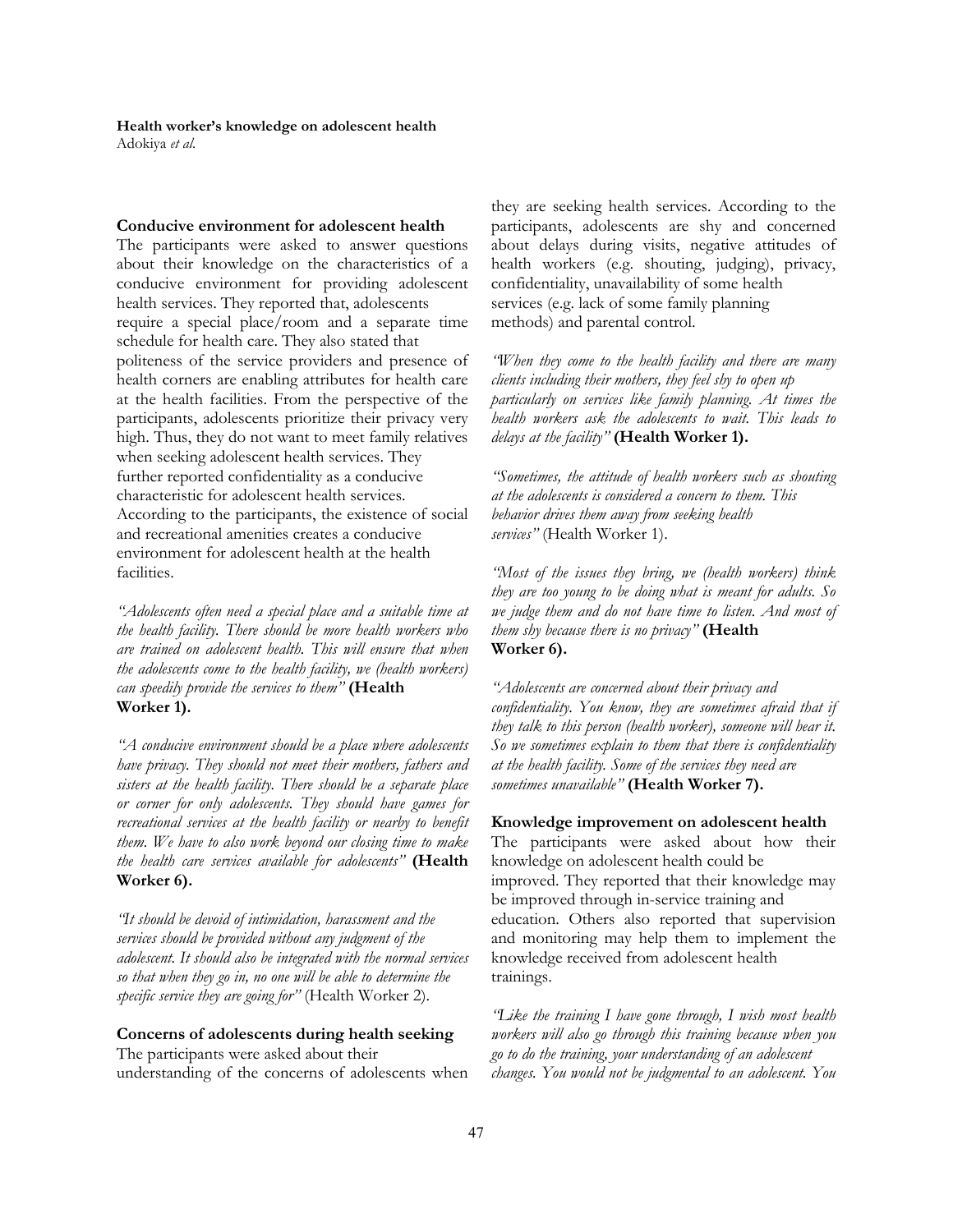*will open up to an adolescent. If they are able to organize such training for us, and when adolescents come to visit the health facilities, we will have much time to listen to the person. So it is the training and also when we come from the training, we should brief our colleagues"* **(Health Worker 6).** 

*"I think an in-service training will help a lot of us. Because we have little knowledge on adolescent health. It will boost our knowledge on this issue"* **(Health Worker 4).** 

*"There should be training and education for the health workers. There should also be supervision or monitoring to make sure that the training we received is actually being implemented"* **(Health Worker 5).**

# **Adolescent health services provision by health workers**

At different levels of the health system in Ghana, variety of health services are provided to clients. This section presents information on the type of health services that are provided to adolescents in the study setting. It also focuses on the reasons and factors accounting for the type of health services being provided to adolescent clients in the Kumbungu District.

### **Type of health services provided to adolescents**

The participants reported that various health services are provided to adolescents at the health facilities. They listed family planning, counselling, social service, nutrition education, personal hygiene and curative care. For example, at the schools for health education activities; and at the health facilities for

family planning services. *"We provide family planning services to them when they visit* 

*our health facility. We also give them nutrition education and personal hygiene information. We take them through what* 

**Health worker's knowledge on adolescent health**  Adokiya *et al*.

*they should expect, how to prepare and make themselves clean"* **(Health Worker 6).** 

*"We mostly provide sex education to adolescents. We also give them talks on personal and environmental hygiene as well as general health services. Also when the adolescents come for abortion service, we take the opportunity to give them education and we refer them to the health facility with the capacity to perform abortion since our level of health facility does not have the required tools to do it. Health education is given to the adolescents after school hours"* **(Health Worker 4).**

## **Reasons for the type of health services for adolescents**

The participants reported various reasons for providing health service for adolescents. The reasons include the type of health facility, knowledge level of health workers, inadequate resources and demands of the adolescents. They reported that adolescent health services are provided at different sites.

*"We talk about the nutrition because as the adolescents menstruate, they lose blood and the need to replace it. With family planning, most of them follow their peers and get pregnant without knowing even that they are pregnant. So we educate them on the dangers of unprotected sex, family planning information and provide contraceptives to them"* **(Health Worker 6).** 

*"I will say it is because of the limited knowledge. We do not want to give false information. The other reason is the level of our health facility which is CHPS (Community-based Health Planning and Service) compound. It has limited capacity and inadequate resources"* **(Health Worker 1).** 

*"Generally, adolescents do demand for the services we* 



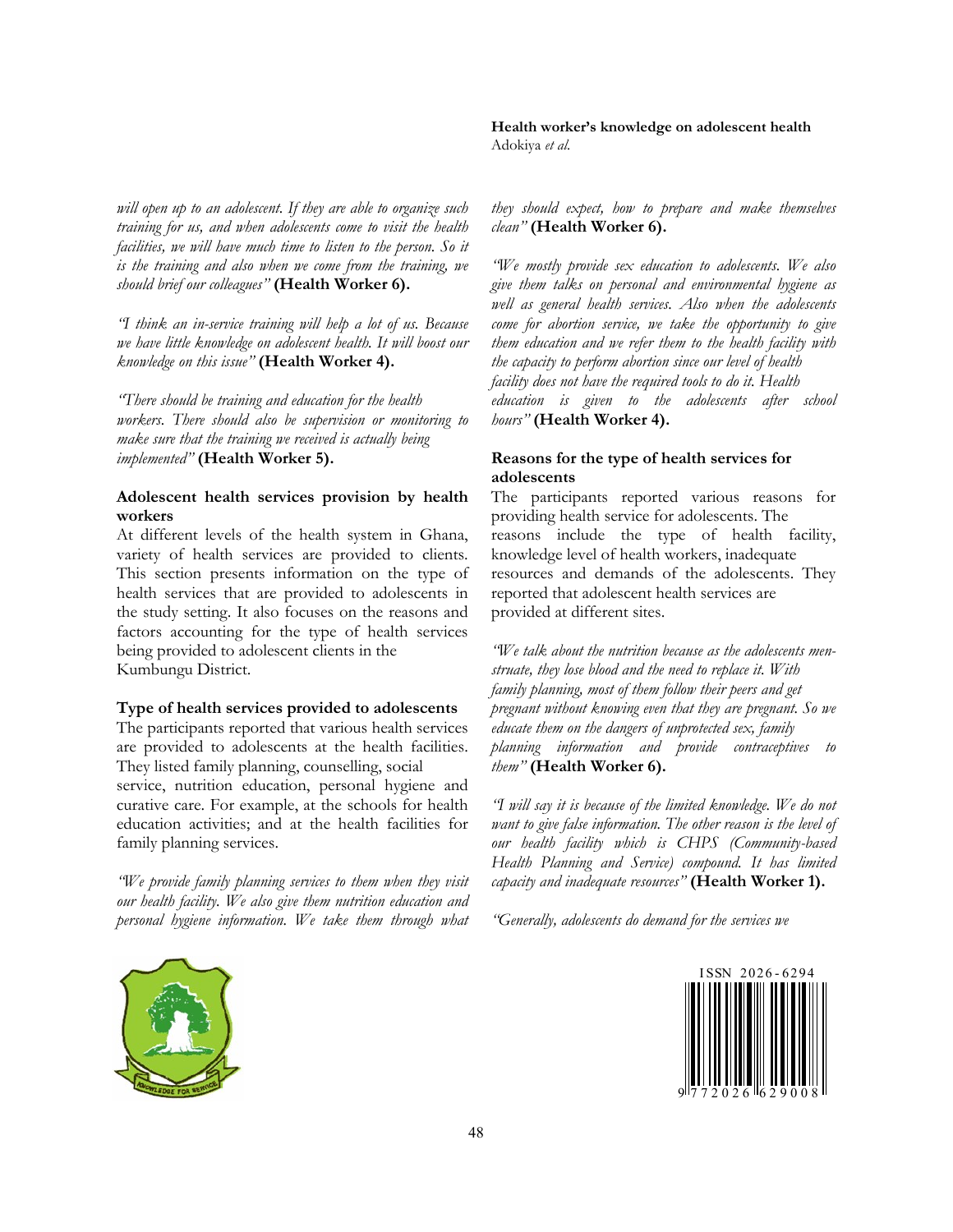#### **Health worker's knowledge on adolescent health**

Adokiya *et al*.

*provide. Our facility is the only referral center. So, we often give services that the health centers and CHPS refer to us. However, because it is a Christian facility, we are not allowed to offer certain services such as abortion and the rest"* **(Health Worker 5).**

## **Challenges faced by health workers when providing adolescent health services**

In the provision of health services to adolescents, health workers experience various challenges. This section presents some of the challenges, potential mitigation activities and strategies for improving adolescent's health services provision at the facility and community levels.

## **Barriers to health services provision**

The participants reported various barriers that they experience when providing health services to adolescents. These include low knowledge on adolescent health, lack of separate rooms to ensure privacy, inadequate workforce, language barrier, lack of recreational facilities, unavailability of certain services, lack of registers to capture data, inadequate funds and lack of supervision for adolescent health activities.

*"Aside the issue of inadequate knowledge, we do not have enough workforce to spend quality time with the adolescents. We do not also have a special room or corner whereby you will say this is their room to provide services to them. Then language barrier too. Sometimes when the adolescents come to the health facilities, health workers may have to get a third person thereby breaching confidentiality"* (Health Worker 1).

*"Sometimes when adolescents come, they demand certain services and we are unable to provide for them. There is also a*  *problem with getting recreational and educational items. Frequent supply of the family planning commodities is needed to remove this challenges"* **(Health Worker 7).** 

*"One challenge is funds. You know going on home visit, moving from one community to the other, school to school, you need fuel. Another thing is how to enter the data. We do not have the adolescent health registers"* **(Health Worker 8).**

# **Mitigating the challenges to adolescent health service provision**

The participants made various suggestions to mitigate the challenges they face when providing health services to adolescents. These include provision of more resources, upgradin**g** health workers' knowledge, provision of adolescent corners, and posting of additional staff to deprived settings**.** 

*"I think we need to increase the resources such as funds and also update health workers on current issues concerning adolescent health"* (Health Worker 1).

*"The provision of adolescent health corner will help to ensure any services we want to render; we will just go there to provide to the adolescents. We need recreational items, educational leaflets and counselling cards"* **(Health Worker 7).** 

*"Good relationship should be established with the communities so that once in a month, we will enter the nearby communities and talk to the adolescents"* **(Health Worker 3).** 

*"They should also train the health workers. Also they should try and provide us with the basic things needed for education in the schools. Sometimes, you are giving education on adolescent health without the adolescents seeing pictures or* 





9 1 7 7 2 0 2 6 1 6 2 9 0 0 8 1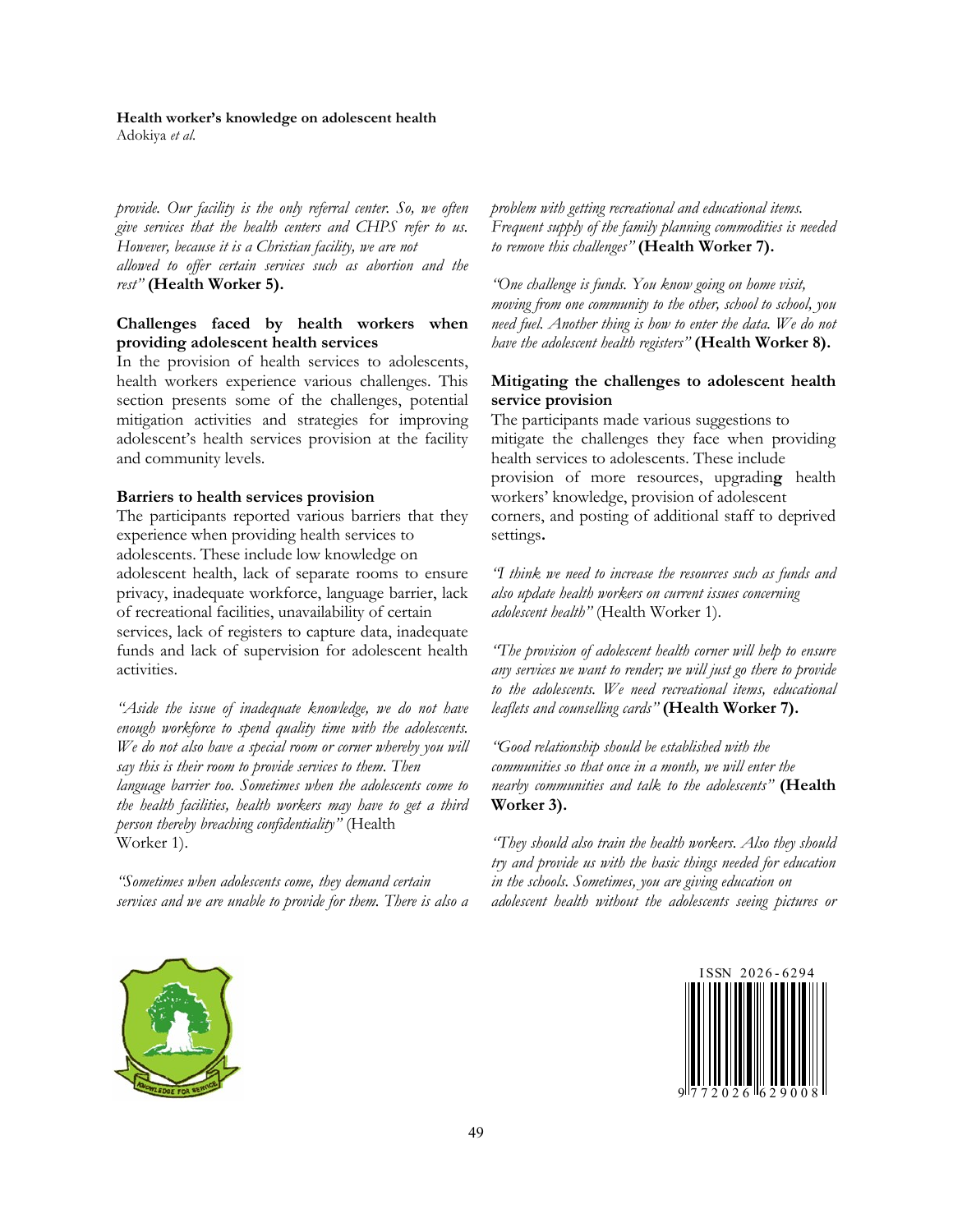*images to help with the acquisition of the knowledge. You describe something and they do not understand it"* **(Health Worker 6).**

## **Improvement of adolescent health service at the facility**

In this study, the participants were asked to provide suggestions on how to improve adolescent health services at the health facilities. They stated that in-service training of health workers, creation of adolescent corners, provision of recreational materials**,** provision of equipment, supply of adolescent registers and formulation of policy guides maybe useful in improving adolescent health services at the health facility level.

*"Yeah, the in-service training will be better. Many health workers should be trained so that if one is not there, others can take it up"* **(Health Worker 1).** 

*"I think more interest should be given to adolescent health in general. They need to give us the registers and train us on how to fill it"* **(Health Worker 8).**

*"They should give us adolescent corners. Also, there should be recreational materials for the adolescents to come and play. While they are playing, we can talk to them on adolescent health"* **(Health Worker 6).**

## **Improvement of adolescent health service at the community**

In this study, the participants were asked to provide suggestion on how to improve adolescent health services at the communities. They proposed

identification and training of individuals who are fluent in the local languages on adolescent health issues. They added education of the mothers and creation of peer clubs for adolescents may contribute to adolescent health in the district. They also proposed strong community engagement for trust and sustainability of adolescent health programs in the setting.

*"Individuals who understand the local languages should be identified and trained as community health volunteers so that there will be no need to use third persons when providing adolescent health services"* **(Health Worker 1).** 

*"We should try and at least organize durbars for the parents. This will help parents to know what this special age for the girls or boys demand. So if the parents are enlightened to know the challenges adolescents face, they can also help"* **(Health Worker 6).** 

*"I think we need to educate all the community members. Even if we will not include men, we should add the mothers and talk to them about adolescent health. But it should be all of them because the men even have the final say. We can also do more home visits. We can also carry out school health where we will meet only the adolescents"* **(Health Worker 7).** 

*"They should form peer groups in the community where leaders can come to give education on adolescent health. This will help the adolescents to also give accurate information to their peers. They should invite counsellors to talk to them so that the adolescents who are not schooling can also benefit"* **(Health Worker 2).**

## **DISCUSSION**

In this study, we explored health workers' knowledge on adolescent health, services provision and challenges in Kumbungu District, Ghana. The participants included one public health nurse, three



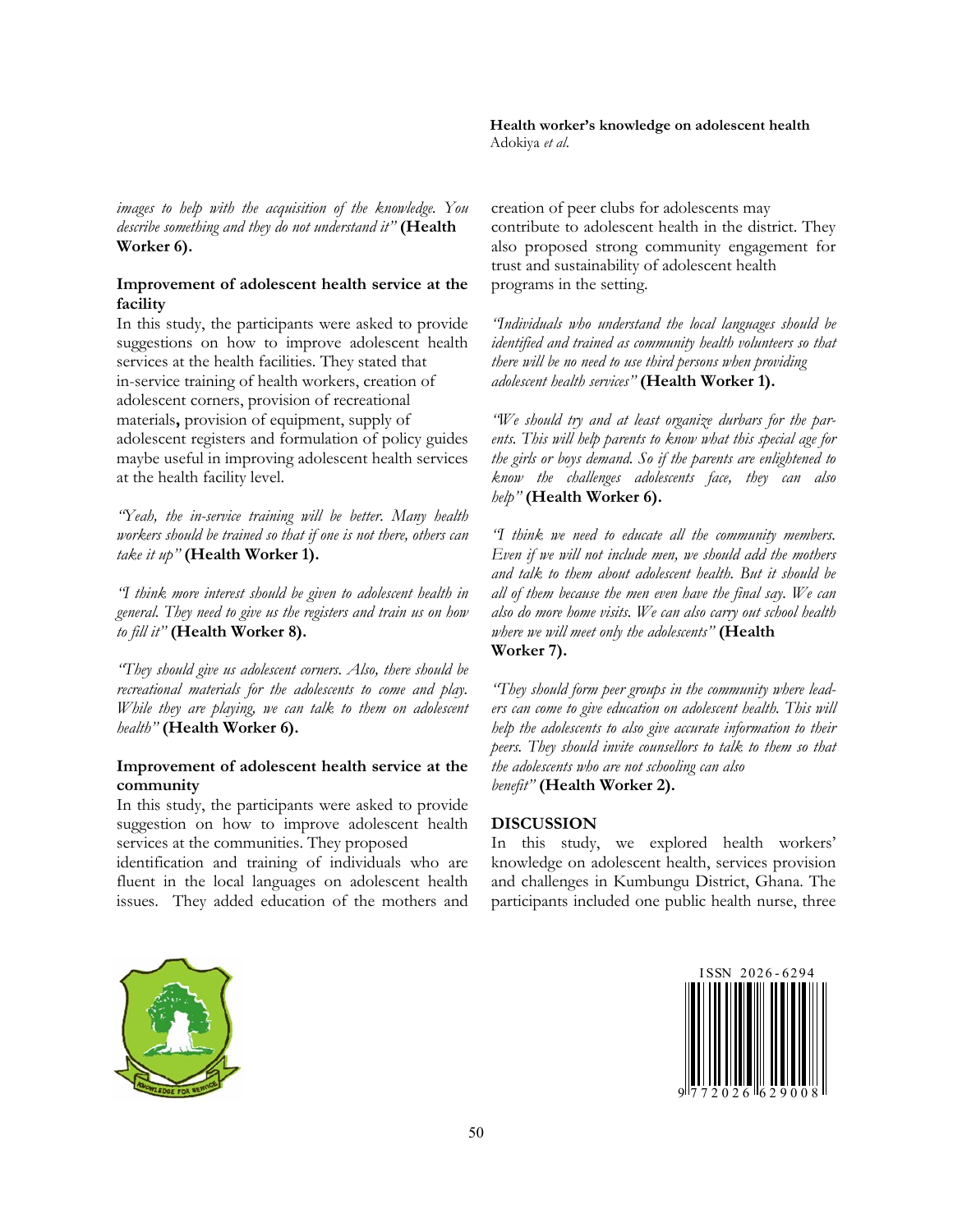midwives and four nurses. Five of the participants were females and all had heard of adolescent health. Health workers' knowledge on adolescent health is important for health services provision and

mitigation of challenges. Some of the activities under adolescent health include family planning, teenage pregnancy, menstruation, antenatal care, infections and health education. Some of the challenges the participants faced when providing adolescent health services were low knowledge on adolescent health, inadequate staff, language barrier, unavailability of certain services, inadequate resources, inadequate infrastructure, lack of recreational facilities, limited training on adolescent health and poor supervision of health activities.

# **Health worker's knowledge on adolescent health**

Though all study participants have heard of adolescent health, they described their knowledge level as below average. This finding is similar to a previous study which reported that health workers have heard of the concept of adolescent health but lack adequate knowledge (Geary et al., 2014; Nalwadda et al., 2011). The below average description of health workers' knowledge on adolescent health may be due to lack of confidence or no formal training. In the current study, the majority of the key informants have not received training on adolescent health. This may lead to a situation in which health workers provide adolescents health services inappropriately. A study conducted in South Africa reported that the lack of training for health workers leads to incomplete services provision to clients or not getting the

method they wanted (Lince-Deroche et al., 2020). Consequently, this affects the utilization of the existing health services including contraception (Godia et al., 2013; Ansha et al., 2017; Kyilleh et al., 2018). Thus, pre-service and in-service training of health workers on adolescent health is critical (Loi et al., 2015).

#### **Adolescent health services provision**

In this study, the participants provided family planning, antenatal care, counselling, nutrition education, personal hygiene, treatment of STIs, health education and curative care to adolescents. However, comprehensive abortion care was unavailable in the district. This finding is similar to studies that found that family planning and treatment of general diseases are the services often provided at the health facilities (Bukenya, 2017; Kyilleh et al., 2018). A possible explanation for the lack of comprehensive adolescent health services at the health facilities may be due to the lack of resources and low knowledge. Furthermore, peripheral levels of the health care system has limited capacity to provide adolescent health services (Couttolenc, 2012). In the mist of lack of clarity on health issues, planning, decision-making and allocation of resources, the provision of adolescent health services are often affected (WHO, 2015). Sometimes, health workers are hesitant to provide adolescents health services in a comprehensive manner due to lack of capacity and skills (Nalwadda et al., 2011). In addition, there is a lack of equity between urban and rural settings in the provision of health services (GSS et al., 2015; Tlaye et al., 2018). Our study was conducted in a rural setting that lacks the capacity to provide



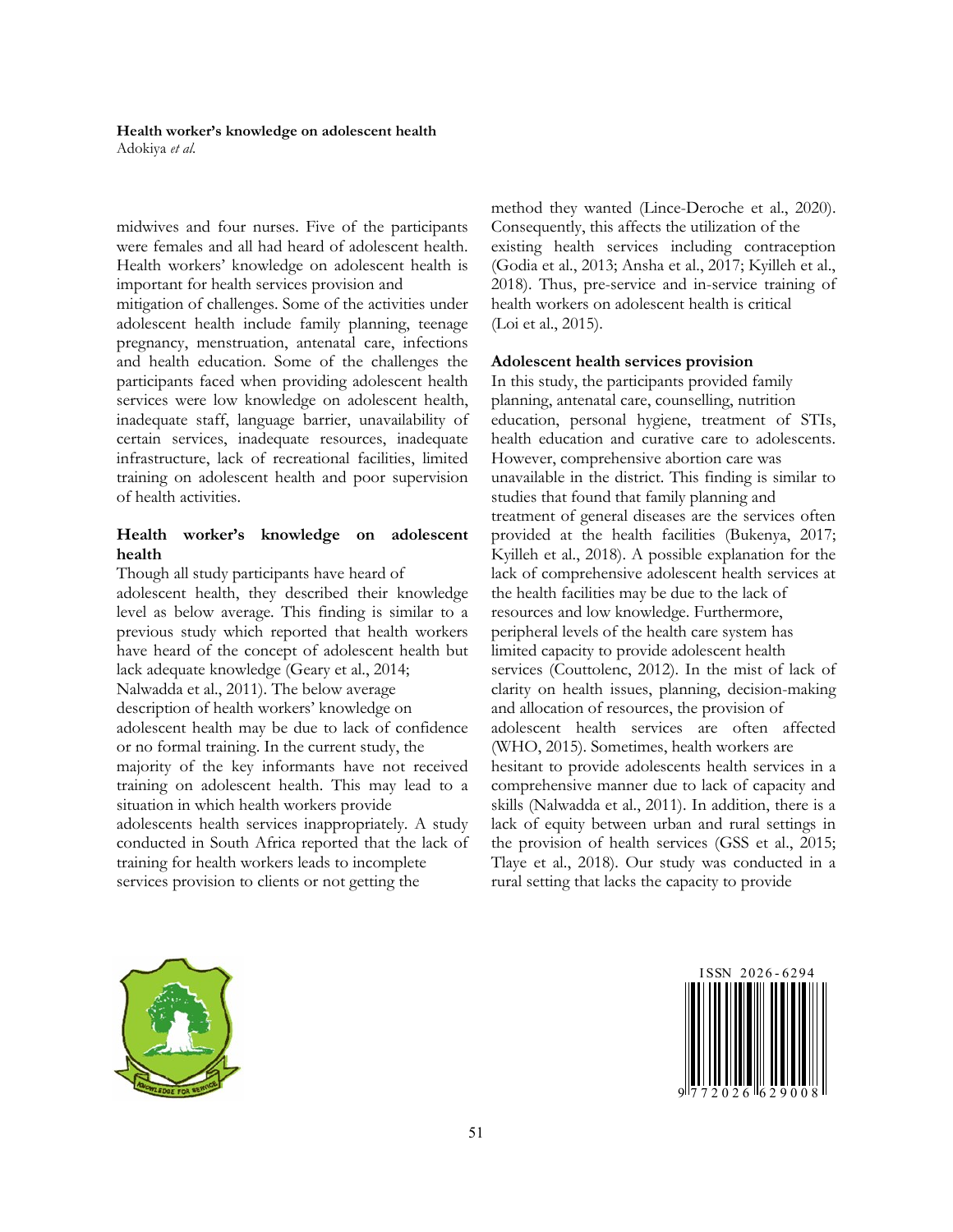comprehensive abortion care. In Ghana, all districts are supposed to have a district hospital (Couttolenc, 2012). However, the Kumbungu District does not have a hospital and this may explain the lack of comprehensive care for adolescents in the study. Health facilities with different schedules for adolescents and a variety of health services including abortion, often experience increased utilization of existing adolescent health services. This is partly due to assurance that adolescents may have privacy during services provision and health workers may also protect their confidential information. A previous study reported that adolescents prefer to access health services at different times during the day. However, many communities lack the capacity to practice separate sessions of adolescents (Bukenya, 2017). Improving health workers skills to promote and address adolescent health at the community level is very critical (Koon et al., 2013). To enhance access and utilization of the existing health services by adolescents, the health workers proposed local solutions. These include access to health workers after the regular working hours, politeness of health workers and creation of separate rooms.

In this study, adolescent health services were provided under somewhat safe conditions though there were no separate rooms. This finding differs from other studies that found the majority of adolescent health services being provided under unsafe environments (WHO, 2012; Geary et al., 2014). However, the flexible working hours' sessions introduced by the health workers may be the reason for the perceived safe conditions in this study. **Health worker's knowledge on adolescent health**  Adokiya *et al*.

Though there were no designated separate places at the health facilities in the study setting, adolescents received their services in secured rooms such as the palpation or counselling rooms or at the residence of the service providers for privacy and confidentiality. This is similar to other studies which used separate consulting rooms and adolescents seeking health services at the residence of female health workers as a measure of ensuring privacy and confidentiality (Geary et al., 2014; Sujindra & Bupathy, 2016). The use of local solutions such as existing safe rooms has the potential to increase health services utilization among adolescents (WHO, 2015; Fuentes et al., 2018). The absence of health corners contributes to shyness, doubts and uncertainty due to stigmatization of adolescent users (Fuentes et al., 2018).

## **Challenges faced by health workers when providing adolescent health services**

In this study, the participants faced various challenges while providing adolescent health services in the district. The common challenges cited were low knowledge on adolescent health, inadequate staff, language barrier, lack of recreational facilities, inadequate resources and lack of supervision. This finding is similar to studies that reported of infrastructure and logistics as challenges in adolescent health services provision (Deogan et al., 2012; WHO, 2015; Bukenya, 2017). In another study, health workers reported of inadequate resources as a challenge hindering adolescent health services (Jonas et al., 2018). The issue of inadequate resources for the provision of adolescent health services may not improve soon due to decreasing



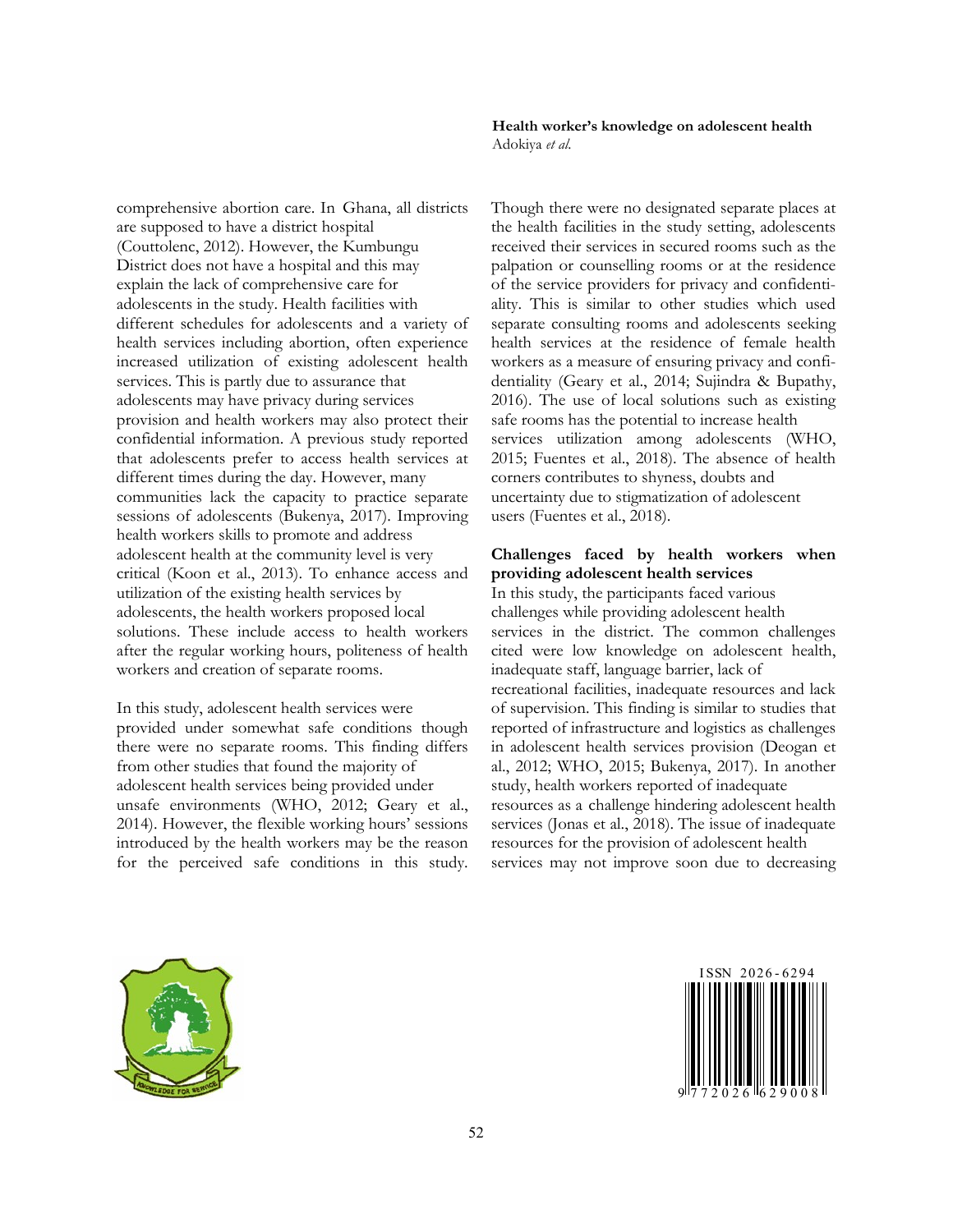donor funding for adolescent health (Deogan et al., 2012). Another challenge was untrained health workers on adolescent health issues. This is a cross-cutting challenge especially in developing countries including Ghana. This has been reported in a previous studies that health workers have not be trained particularly on adolescent health (Geary et al., 2014). Previous studies have reported that health workers have inadequate skills, competencies, and inadequate support from the overall health system (Sivagurunathan et al., 2015). As a result, health workers feel less confident when providing health services to adolescents (Godia et al., 2013; Paul et al., 2016; Kyilleh et al., 2018). In most Ghanaian

societies pre-marital sex is unaccepted (Asare et al., 2020). In this study, the health workers did not consider pre-marital sex as unaccepted though they had to follow the instructions of their employer.

#### **Strengths and limitations**

This study has a number of strengths. The key informant approach provides data and insight that cannot be obtained by other approaches. It is simple and inexpensive to conduct. The findings revealed insightful information about the peripheral health worker's knowledge on adolescent health, services provision and challenges in the district. The study also had some limitations. The sample size was small and the participants were purposively selected. The findings are not generalizable. However, the findings are important for future research.

### **CONCLUSION**

The participants' knowledge on adolescent health was low. In the study setting, participants provided various adolescent health services to their clients such as family planning, health education and counselling. During services provision, participants experience lack of health corners, inadequate training of health workers, and inadequate resources. Thus, health workers should be trained on adolescent health in the district. In addition, there is the need for more resources to improve availability and variety of adolescent health services.

### **Acknowledgments**

We are grateful to the staff of Kumbungu District Health Directorate, Enumerators, and especially, the participants who took part in the study. We thank Global Nursing Citizens of the University of British Columbia, Okanagan for their support.

### **Competing interests**

The author declares no competing interests.

#### **REFERENCES**

- Abajobir, A. A., & Seme, A. (2014). Reproductive health knowledge and services utilization among rural adolescents in east Gojjam zone , Ethiopia : a community-based crosssectional study. *BMC Health Services Research*, 14(1), 1–11. https://doi.org/10.1186/1472- 6963-14-138
- Ansha, M. G., Bosho, C. J., & Jaleta, F. T. (2017). Reproductive Health Services Utilization and Associated Factors Among Adolescents in Anchar District, East Ethiopia. *Journal of Family & Reproductive Health,* 11(2), 110–118.  $http://www.ncbi.nlm.nih.gov/$ p u b m e d / 2 9 2 8 2 4 1 9 % 0 A h t t p : / / w w w . p u b m e d c e n t r a l . n i h . g o v /



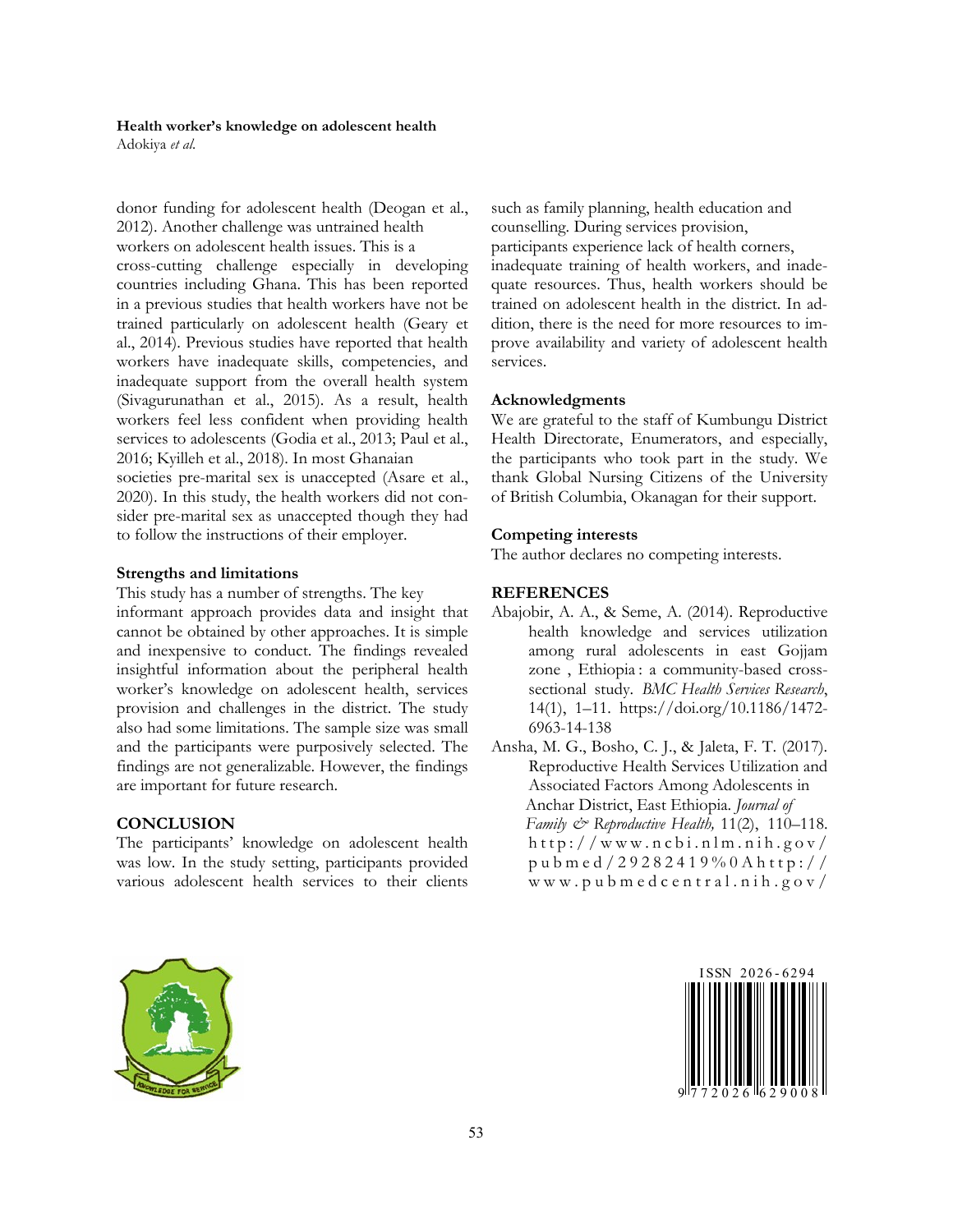articlerender.fcgi?artid=PMC5742664

- Asare, B. Y. A., Aryee, S. E., & Kotoh, A. M. (2020). Sexual behaviour and the utilization of youth friendly health Services: A cross-sectional study among urban youth in Ghana. *International Journal of Africa Nursing Sciences,* 13. https:// doi.org/10.1016/j.ijans.2020.100250
- Berhe, S., Kahsay, K., & Alemayehu, M. (2016). Utilization of youth friendly services and assocated factors in Mekelle Town, Tigray, Northern Ethiopia. *International Journal of Therapeutic Applications,* 33, 49–59. https:// doi.org/10.20530/IJTA
- Bukenya, J. N. (2017). Health Facilities' Readiness to Provide Friendly Reproductive Health Services to Young People Aged 10-24 Years. *Global Journal of Reproductive Medicine,* 2(3). h t t p s : / / d o i . o r g / 1 0 . 1 9 0 8 0 / gjorm.2017.02.555588
- Couttolenc, B. F. (2012). Decentralization and Governance in the Ghana Health Sector. In Decentralization and Governance in the Ghana Health Sector. https:// doi.org/10.1596/978-0-8213-9589-9
- Denno, D. M., Hoopes, A. J., & Chandra-Mouli, V. (2015). Effective strategies to provide adolescent sexual and reproductive health services and to increase demand and community support. *Journal of Adolescent Health,* 56(1), S22–S41. https://doi.org/10.1016/ j.jadohealth.2014.09.012
- Deogan, C., Ferguson, J., & Stenberg, K. (2012). Resource Needs for Adolescent Friendly Health Services: Estimates for 74 Low- and Middle-Income Countries. *PLoS ONE*, 7(12). https://doi.org/10.1371/journal.pone.0051420
- Fuentes, L., Ingerick, M., Jones, R., & Lindberg, L. (2018). Adolescents' and Young Adults' Reports of Barriers to Confidential Health Care and Receipt of Contraceptive Services. Journal of Adolescent Health, 62(1), 36–43. h t t p s : / / d o i . o r g / 1 0 . 1 0 1 6 / j.jadohealth.2017.10.011
- Geary, R. S., Gómez-Olivé, F. X., Kahn, K., Tollman, S., & Norris, S. A. (2014). Barriers to and facilitators of the provision of a youth-friendly health services programme in rural South Africa. *BMC Health Services Research*, 14(1), 1–8. https:// doi.org/10.1186/1472-6963-14-259
- Ghana Health Service. (2016). Adolescent Health Service Policy and Strategy (2016-2020). https://www.afro.who.int/sites/default/ files/2017-10/ADOLESCENT HEALTH SERVICE POLICY AND STRATE-GY.pdf
- Ghana Statistical Service. (2014). 2010 Population and Housing Census - District Analytical Report: Kumbungu district, Ghana. http:// w w w 2 . s t a t s g h a n a . g o v . g h / docfiles/2010\_District\_Report/Northern/ Kumbungu.pdf
- Godia, P. M., Olenja, J. M., Lavussa, J. A., Quinney, D., Hofman, J. J., & Van Den Broek, N. (2013). Sexual reproductive health service provision to young people in Kenya; Health service providers' experiences. BMC Health Services Research, 13(1). https:// doi.org/10.1186/1472-6963-13-476
- GSS, GHS, & ICF. International. (2015). Ghana Demographic and Health Survey 2014. Rockville, Maryland, USA: Ghana Statitiscal



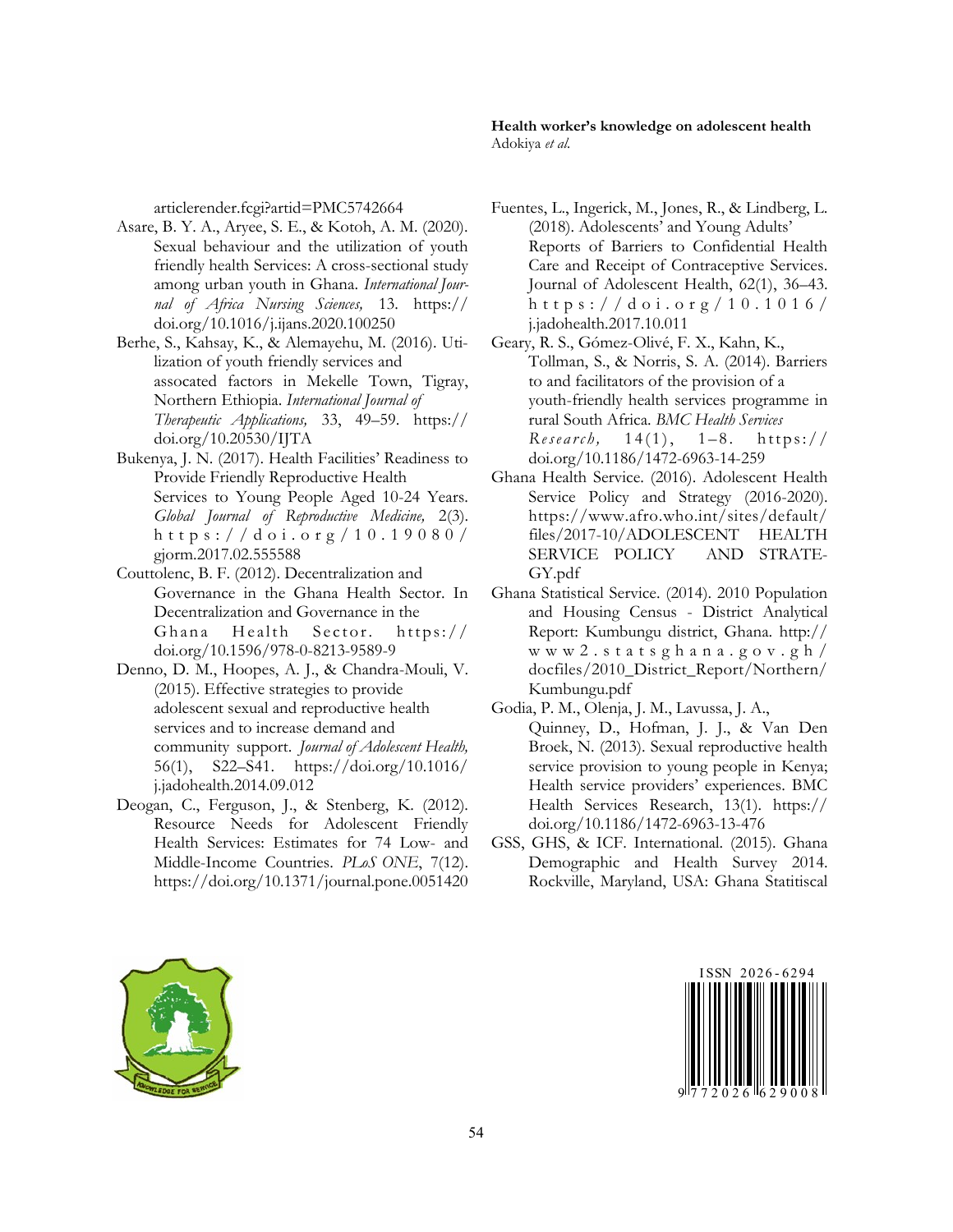# **Health worker's knowledge on adolescent health**

Adokiya *et al*.

Service, Ghana Health Service, and ICF International. https://dhsprogram.com/pubs/ pdf/FR307/FR307.pdf

- GSS, GHS, & ICF. (2018). Ghana Maternal Health Survey 2017: Key Indicators Report. https://  $dh$ s program.com/pubs/pdf/SR251/ SR251.pdf
- Hennink, M., & Kaiser, B. N. (2022). Sample sizes for saturation in qualitative research: A systematic review of empirical tests. In Social Science and Medicine (Vol. 292). https:// doi.org/10.1016/j.socscimed.2021.114523
- Jaworska, N., & MacQueen, G. (2015). Adolescence as a unique developmental period. *Journal of Psychiatry and Neuroscience*, 40(5), 291– 293. https://doi.org/10.1503/jpn.150268
- Jonas, K., Crutzen, R., Krumeich, A., Roman, N., Van Den Borne, B., & Reddy, P. (2018). Healthcare workers' beliefs, motivations and behaviours affecting adequate provision of sexual and reproductive healthcare services to adolescents in Cape Town, South Africa: A qualitative study. BMC Health Services Research,  $18(1)$ ,  $1-13$ . https:// doi.org/10.1186/s12913-018-2917-0
- Koon, A. D., Goudge, J., & Norris, S. A. (2013). A review of generalist and specialist community health workers for delivering adolescent health services in sub-Saharan Africa. *Human Resources for Health,* 11(1), 1–9. https:// doi.org/10.1186/1478-4491-11-54
- Kyilleh, J. M., Tabong, P. T., & Konlaan, B. B. (2018). Adolescents ' reproductive health knowledge , choices and factors affecting reproductive health choices : a qualitative study in the West Gonja District in Northern region ,

Ghana. 1–12. https://doi.org/10.1186/ s12914-018-0147-5

- Lince-Deroche, N., Hendrickson, C., Moolla, A., Kgowedi, S., & Mulongo, M. (2020). Provider perspectives on contraceptive service delivery: Findings from a qualitative study in Johannesburg, South Africa. *BMC Health Services Research,* 20(1), 1–10. https:// doi.org/10.1186/s12913-020-4900-9
- Loi, U. R., Gemzell-Danielsson, K., Faxelid, E., & Klingberg-Allvin, M. (2015). Health care providers' perceptions of and attitudes towards induced abortions in sub-Saharan Africa and Southeast Asia: A systematic literature review of qualitative and quantitative data. *BMC*

*Public Health*, 15(1). https:// doi.org/10.1186/s12889-015-1502-2

- Mannava, P., Durrant, K., Fisher, J., Chersich, M., & Luchters, S. (2015). Attitudes and behaviours of maternal health care providers in interactions with clients: A systematic review. *Globalization and Health,* 11(1), 1–17. https://doi.org/10.1186/s12992-015-0117-9
- Motuma, A., Syre, T., Egata, G., & Kenay, A. (2016). Utilization of youth friendly services and associated factors among youth in Harar town, east Ethiopia: A mixed method study. *BMC Health Services Research,* 16(1), 1–10. https://doi.org/10.1186/s12913-016-1513-4
- Muellmann, S., Brand, T., Jürgens, D., Gansefort, D., & Zeeb, H. (2021). How many key informants are enough? Analysing the validity of the community readiness assessment. *BMC Research Notes*, 14(1), 1–6. https://doi.org/10.1186/s13104-021-05497-





9 1 7 7 2 0 2 6 1 6 2 9 0 0 8 1